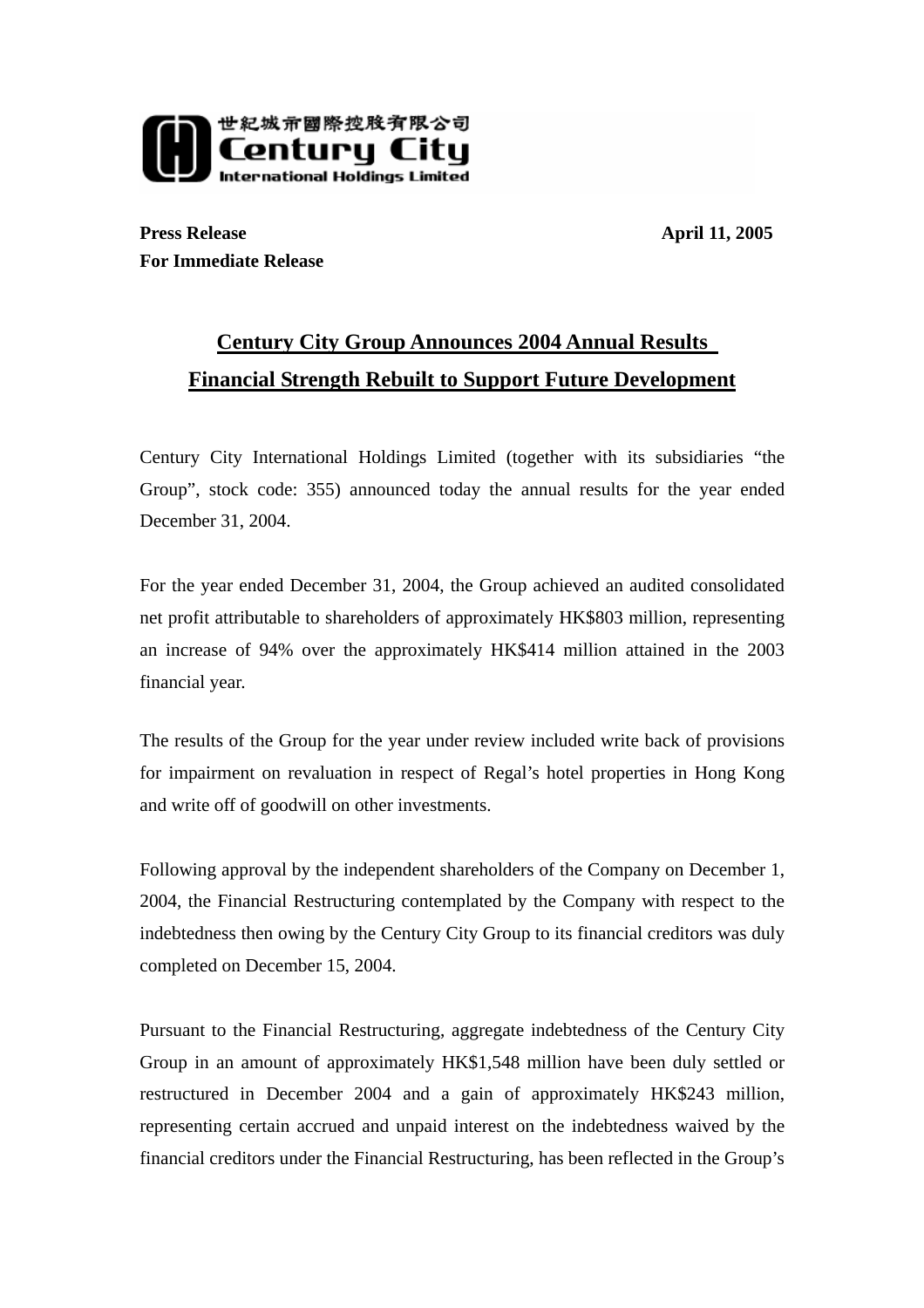financial statements for the year under review.

The economic interest held by the Company in Paliburg has increased from approximately 32% immediately before the Financial Restructuring to approximately 55% as at December 31, 2004.

The Capital Reorganisation proposal of the Company, involving principally the reduction of the nominal value of the ordinary shares of the Company from HK\$0.10 to HK\$0.01 per share and the cancellation of the various available reserves towards elimination of the accumulated losses, has also become effective on December 31, 2004.

After completion of the various restructurings, the consolidated financial position of the Company has turned around from a net assets deficit of approximately HK\$733 million as at December 31, 2003 to positive net assets of approximately HK\$2,172 million as at December 31, 2004.

The process associated with the Financial Restructuring has been lengthy and required intensive efforts, but it was most consolatory to see that it was ultimately accomplished before the end of 2004. As a result of the Financial Restructuring, all of the financial indebtedness of the Company have been duly settled or restructured, while the Company was able to retain a majority economic interest in Paliburg which, in turn, is holding an effective controlling interest in Regal.

Both Paliburg and Regal Groups reported encouraging results recording a net profit of approximately HK\$ 517 million and HK\$603 million respectively for the period under review. (For 2004 annual results and further information on Paliburg and Regal, please refer to their respective press releases and full set of result announcements dispatched today.)

Commenting on the Group's annual results, Mr Y. S. Lo, Chairman of Century City said, "Having accomplished the Financial Restructuring that has been ongoing for years, the Company is now able to refocus its management resources on business developments. As the ultimate investment holding company, the Company will